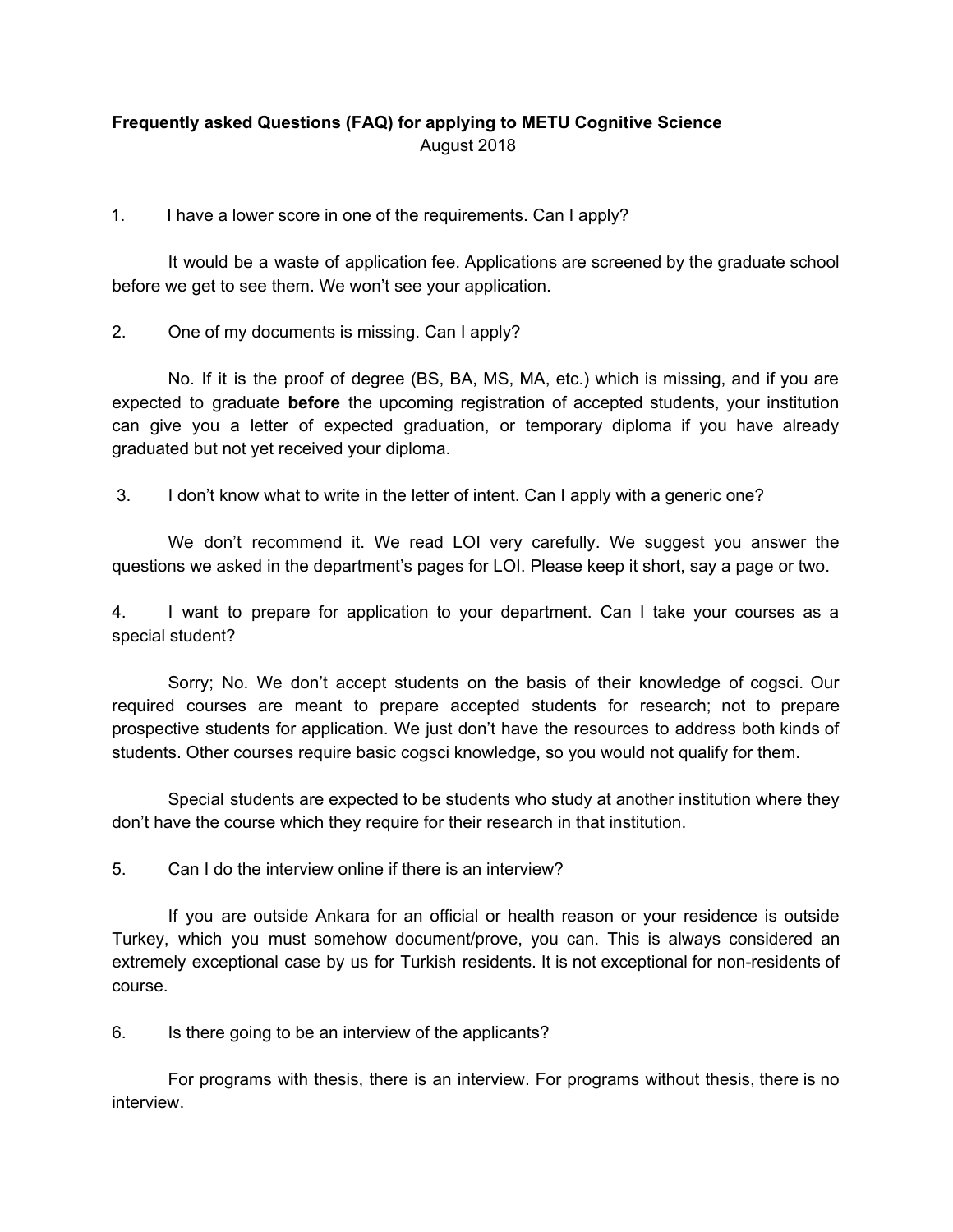7. I don't see applications opened for MSc with thesis. Does that mean there is no way to do MSc with thesis?

Surely not. Since there is no undergraduate cognitive science degree in Turkey yet, we accept all our MSc students to without thesis option first; then, move them to program with thesis depending on their progress and desire. The decision is based on performance. Our thesis programs strongly support our research.

If you happen to have an undergraduate degree in cognitive science, and desire to move to thesis option, it won't take very long to do so if you qualify.

With this process we are also trying to protect our applicants from paying extra application fee by not knowing which program to apply and ending up applying to both programs instead to be safe.

8. If I apply to a program with thesis and don't get accepted, can I be accepted to a non-thesis program?

No. University regulations do not allow us to accept you to a program you did not apply. If both thesis and non-thesis options are advertised by us, and you wanted to know which one to apply, first see FAQ #7 (above). Second, you will be screened off without interview from application to MSc with thesis if you don't already have a degree in cognitive science. We don't want people to waste their money on application fees.

9. Do I need a degree in cognitive science to apply for PhD?

No. Prepare to be accepted with preparatory period (hazirlik) if we think you need it.

10. What are some resources to familiarize myself with cognitive science before I apply?

Here are some links. We emphasize that they may not truly reflect the amount of technical training the field needs; but, they give you an idea about what we study. How we study them is taught in our courses in detail. Be prepared to be trained for some programming, modeling, testing, and experimentation. We support these with some introduction to computer science, linguistics and psychology. Philosophy is common requirement, which we also teach.

- Cognitive Science under the Stanford Encyclopedia of Philosophy: <https://plato.stanford.edu/entries/cognitive-science/>
- CogSci Proceedings at [mindmodeling.org,](http://mindmodeling.org/) e.g. <https://mindmodeling.org/cogsci2017/>
- Articles listed under the Cognitive Science Society webpage: <http://www.cognitivesciencesociety.org/>